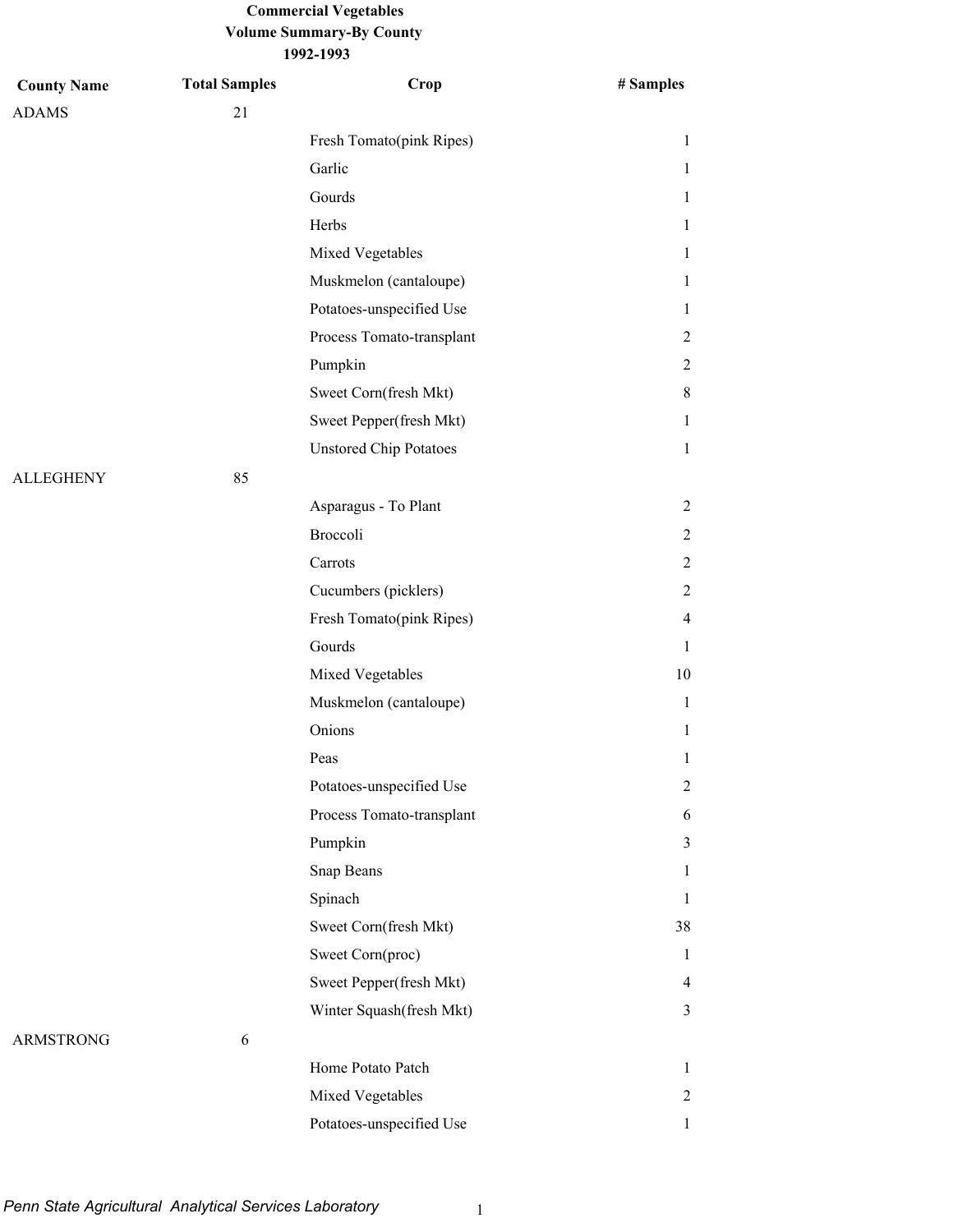| <b>County Name</b> | <b>Total Samples</b> | Crop                      | # Samples      |
|--------------------|----------------------|---------------------------|----------------|
|                    |                      | Pumpkin                   | 1              |
|                    |                      | Sweet Corn(fresh Mkt)     | $\mathbf{1}$   |
| <b>BEAVER</b>      | 9                    |                           |                |
|                    |                      | Collards                  | $\mathbf{1}$   |
|                    |                      | Fresh Tomato(pink Ripes)  | $\mathbf{1}$   |
|                    |                      | Home Potato Patch         | $\mathbf{1}$   |
|                    |                      | Mixed Vegetables          | 5              |
|                    |                      | Pumpkin                   | $\mathbf{1}$   |
| <b>BEDFORD</b>     | 9                    |                           |                |
|                    |                      | Mixed Vegetables          | $\overline{2}$ |
|                    |                      | Potatoes-unspecified Use  | 1              |
|                    |                      | Process Tomato-transplant | $\mathbf{1}$   |
|                    |                      | Snap Beans                | 1              |
|                    |                      | Sweet Corn(fresh Mkt)     | 3              |
|                    |                      | Sweet Pepper(fresh Mkt)   | $\mathbf{1}$   |
| <b>BERKS</b>       | 47                   |                           |                |
|                    |                      | Asparagus (maintain)      | $\overline{2}$ |
|                    |                      | Fresh Tomato(pink Ripes)  | $\overline{2}$ |
|                    |                      | Home Potato Patch         | $\mathbf{1}$   |
|                    |                      | Mixed Vegetables          | 6              |
|                    |                      | Potatoes-unspecified Use  | $\mathfrak{Z}$ |
|                    |                      | Process Tomato-transplant | $\overline{2}$ |
|                    |                      | Pumpkin                   | $\overline{2}$ |
|                    |                      | Snap Beans                | 1              |
|                    |                      | Sweet Corn(fresh Mkt)     | 10             |
|                    |                      | Sweet Pepper(fresh Mkt)   | 17             |
|                    |                      | Sweet Pepper(proc)        | $\mathbf{1}$   |
| <b>BLAIR</b>       | 9                    |                           |                |
|                    |                      | Asparagus - To Plant      | $\mathbf{1}$   |
|                    |                      | Fresh Tomato(pink Ripes)  | $\mathbf{1}$   |
|                    |                      | Home Potato Patch         | $\overline{2}$ |
|                    |                      | Mixed Vegetables          | $\overline{2}$ |
|                    |                      | Pumpkin                   | $\mathbf{1}$   |
|                    |                      | Sweet Corn(fresh Mkt)     | $\overline{2}$ |
| <b>BRADFORD</b>    | 9                    |                           |                |
|                    |                      | Early Tablestock Potatoes | 1              |
|                    |                      | Mixed Vegetables          | $\mathbf{1}$   |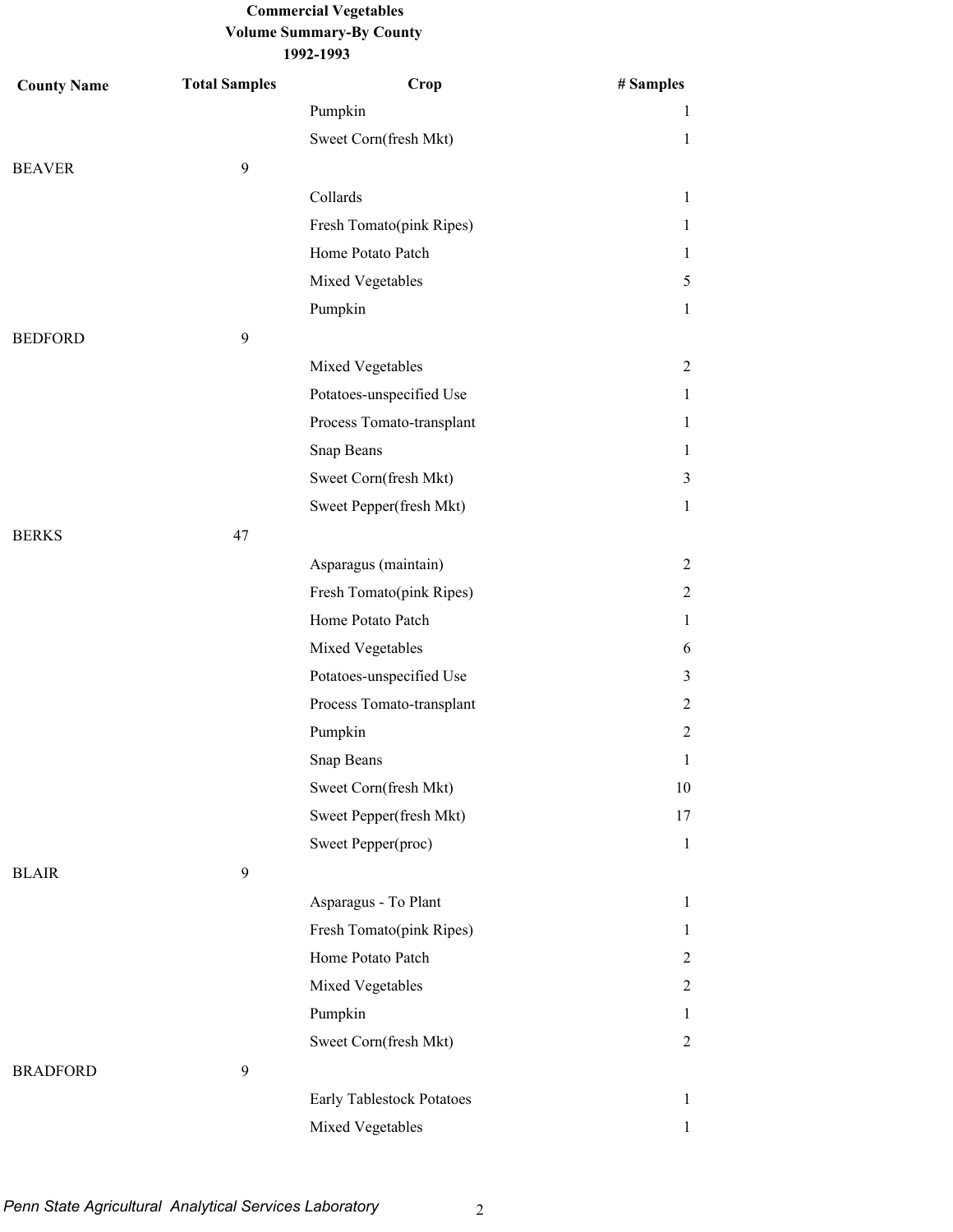| <b>County Name</b> | <b>Total Samples</b> | Crop                            | # Samples      |
|--------------------|----------------------|---------------------------------|----------------|
|                    |                      | Popcorn                         | 1              |
|                    |                      | Sweet Corn(fresh Mkt)           | 6              |
| <b>BUCKS</b>       | 36                   |                                 |                |
|                    |                      | Asparagus (maintain)            | $\mathbf{1}$   |
|                    |                      | Fresh Tomato(pink Ripes)        | 5              |
|                    |                      | Garlic                          | $\mathbf{1}$   |
|                    |                      | Horseradish                     | $\mathfrak{Z}$ |
|                    |                      | Mixed Vegetables                | $\mathbf{1}$   |
|                    |                      | Muskmelon (cantaloupe)          | $\overline{2}$ |
|                    |                      | Potatoes-unspecified Use        | $\mathfrak{Z}$ |
|                    |                      | Process Tomato-transplant       | $\overline{2}$ |
|                    |                      | Pumpkin                         | $\overline{4}$ |
|                    |                      | Snap Beans                      | 3              |
|                    |                      | Sweet Corn(fresh Mkt)           | 10             |
|                    |                      | <b>Turnip Roots</b>             | $\mathbf{1}$   |
| <b>BUTLER</b>      | 29                   |                                 |                |
|                    |                      | Asparagus - To Plant            | $\mathbf{1}$   |
|                    |                      | Early Tablestock Potatoes       | $\mathbf{1}$   |
|                    |                      | Garlic                          | $\mathbf{1}$   |
|                    |                      | Herbs                           | $\mathbf{1}$   |
|                    |                      | Lima Beans                      | 1              |
|                    |                      | Mixed Vegetables                | $\mathfrak{Z}$ |
|                    |                      | Onions                          | $\mathbf{1}$   |
|                    |                      | Potatoes-unspecified Use        | $\overline{c}$ |
|                    |                      | Pumpkin                         | $\overline{4}$ |
|                    |                      | <b>Stored Tablestock Potato</b> | $\overline{2}$ |
|                    |                      | Sweet Corn(fresh Mkt)           | 12             |
| <b>CAMBRIA</b>     | 21                   |                                 |                |
|                    |                      | Cabbage(fresh Mkt)              | $\overline{2}$ |
|                    |                      | Early Tablestock Potatoes       | $\mathbf{1}$   |
|                    |                      | Mixed Vegetables                | $\mathfrak{Z}$ |
|                    |                      | Muskmelon (cantaloupe)          | 1              |
|                    |                      | <b>Stored Chip Potatoes</b>     | 11             |
|                    |                      | <b>Stored Tablestock Potato</b> | 2              |
|                    |                      | <b>Unstored Chip Potatoes</b>   | $\mathbf{1}$   |
| <b>CARBON</b>      | 11                   |                                 |                |
|                    |                      | Process Tomato-transplant       | $\mathbf{1}$   |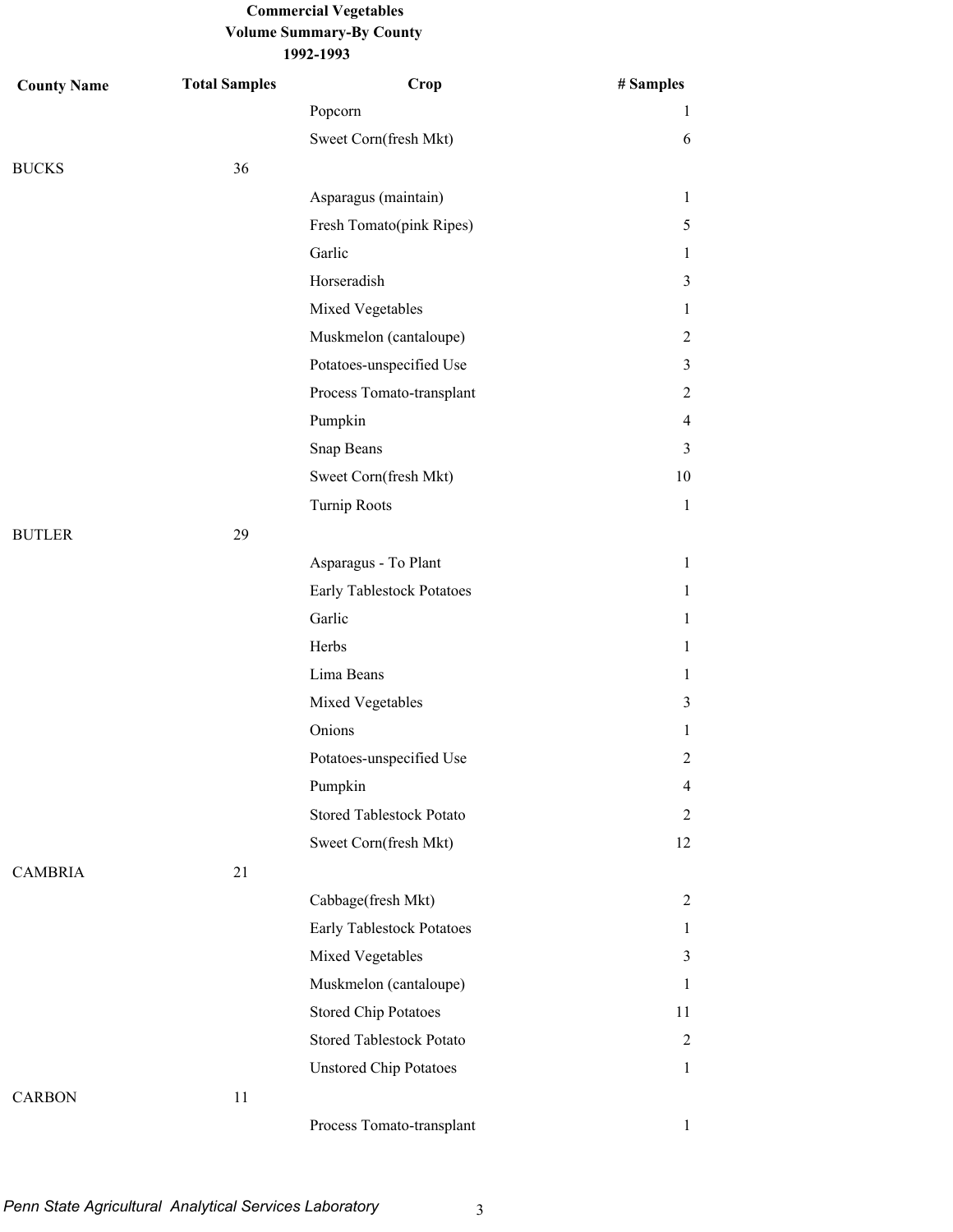| <b>County Name</b> | <b>Total Samples</b> | Crop                            | # Samples      |
|--------------------|----------------------|---------------------------------|----------------|
|                    |                      | <b>Stored Chip Potatoes</b>     | 1              |
|                    |                      | <b>Stored Tablestock Potato</b> | 2              |
|                    |                      | Sweet Corn(fresh Mkt)           | 5              |
|                    |                      | Sweet Corn(proc)                | $\overline{2}$ |
| <b>CENTRE</b>      | 59                   |                                 |                |
|                    |                      | Broccoli                        | 1              |
|                    |                      | Cabbage(fresh Mkt)              | 1              |
|                    |                      | Early Tablestock Potatoes       | 1              |
|                    |                      | <b>Experimental Potatoes</b>    | $\overline{c}$ |
|                    |                      | Fresh Tomato(greenwrap)         | 4              |
|                    |                      | Fresh Tomato(pink Ripes)        | 1              |
|                    |                      | Mixed Vegetables                | 9              |
|                    |                      | Muskmelon (cantaloupe)          | 1              |
|                    |                      | Potatoes-unspecified Use        | 1              |
|                    |                      | Process Tomato-transplant       | 1              |
|                    |                      | Pumpkin                         | 2              |
|                    |                      | Snap Beans                      | 12             |
|                    |                      | <b>Stored Tablestock Potato</b> | 14             |
|                    |                      | Sweet Corn(fresh Mkt)           | 9              |
| <b>CHESTER</b>     | 24                   |                                 |                |
|                    |                      | Fresh Tomato(pink Ripes)        | $\overline{c}$ |
|                    |                      | Herbs                           | 1              |
|                    |                      | Home Potato Patch               | 1              |
|                    |                      | Hot Pepper(fresh Mkt)           | 1              |
|                    |                      | Leaf Lettuce                    | 1              |
|                    |                      | Mixed Vegetables                | 6              |
|                    |                      | Process Tomato-transplant       | 2              |
|                    |                      | Pumpkin                         | 2              |
|                    |                      | Sweet Corn(fresh Mkt)           | 7              |
|                    |                      | Sweet Pepper(fresh Mkt)         | $\mathbf{1}$   |
| <b>CLARION</b>     | 9                    |                                 |                |
|                    |                      | Home Potato Patch               | $\mathbf{1}$   |
|                    |                      | Mixed Vegetables                | $\mathbf{1}$   |
|                    |                      | <b>Stored Tablestock Potato</b> | 4              |
|                    |                      | Sweet Corn(fresh Mkt)           | 3              |
| <b>CLEARFIELD</b>  | 11                   |                                 |                |
|                    |                      | Home Potato Patch               | $\overline{2}$ |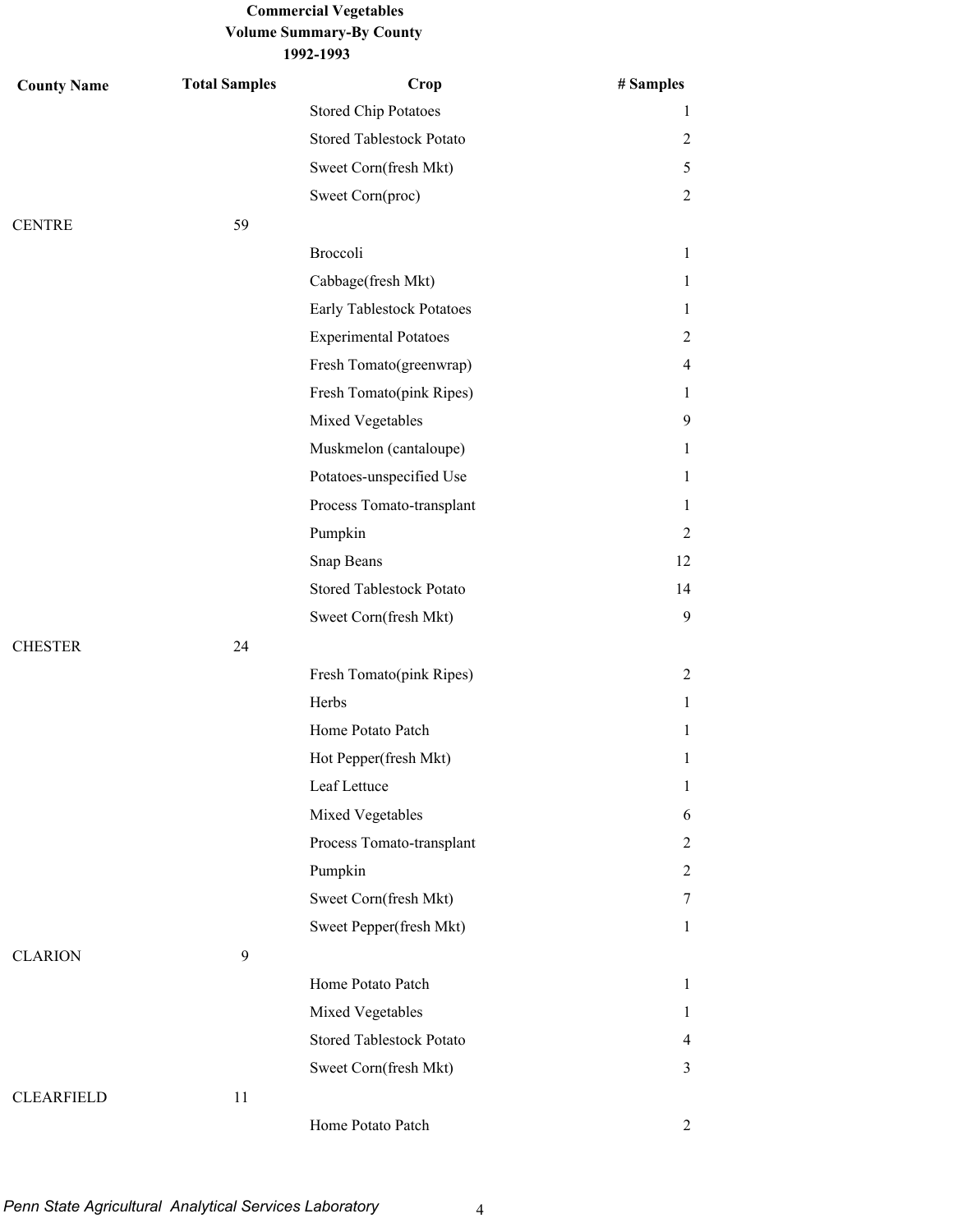| <b>County Name</b> | <b>Total Samples</b> | Crop                            | # Samples      |
|--------------------|----------------------|---------------------------------|----------------|
|                    |                      | Mixed Vegetables                | $\overline{c}$ |
|                    |                      | Potatoes-unspecified Use        | $\overline{c}$ |
|                    |                      | Sweet Corn(fresh Mkt)           | 5              |
| <b>CLINTON</b>     | 11                   |                                 |                |
|                    |                      | <b>Beets</b>                    | $\mathbf{1}$   |
|                    |                      | Early Tablestock Potatoes       | $\mathbf{1}$   |
|                    |                      | Garlic                          | $\mathbf{1}$   |
|                    |                      | Potatoes-unspecified Use        | 3              |
|                    |                      | Snap Beans                      | $\overline{2}$ |
|                    |                      | Sweet Corn(fresh Mkt)           | $\mathbf{1}$   |
|                    |                      | Sweet Pepper(fresh Mkt)         | $\overline{2}$ |
| <b>COLUMBIA</b>    | 63                   |                                 |                |
|                    |                      | Carrots                         | $\overline{2}$ |
|                    |                      | Cucumbers (slicers)             | 2              |
|                    |                      | Fresh Tomato(pink Ripes)        | $\mathbf{1}$   |
|                    |                      | Garlic                          | $\mathbf{1}$   |
|                    |                      | Mixed Vegetables                | 3              |
|                    |                      | Potatoes-unspecified Use        | $\mathbf{1}$   |
|                    |                      | Process Tomato-transplant       | $\overline{2}$ |
|                    |                      | Pumpkin                         | 2              |
|                    |                      | Snap Beans                      | 33             |
|                    |                      | <b>Stored Tablestock Potato</b> | 3              |
|                    |                      | Sweet Corn(fresh Mkt)           | 9              |
|                    |                      | Sweet Corn(proc)                | $\mathfrak{Z}$ |
|                    |                      | Sweet Pepper(fresh Mkt)         | $\mathbf{1}$   |
| <b>CRAWFORD</b>    | 33                   |                                 |                |
|                    |                      | Cabbage(fresh Mkt)              | 5              |
|                    |                      | Cucumbers (picklers)            | $\mathbf{1}$   |
|                    |                      | Cucumbers (slicers)             | $\mathbf{1}$   |
|                    |                      | Fresh Tomato(pink Ripes)        | $\overline{c}$ |
|                    |                      | Garlic                          | 1              |
|                    |                      | Herbs                           | $\mathbf{1}$   |
|                    |                      | Home Potato Patch               | $\mathbf{1}$   |
|                    |                      | Mixed Vegetables                | 8              |
|                    |                      | Process Tomato-transplant       | 1              |
|                    |                      | Summer Squash                   | 1              |
|                    |                      | Sweet Corn(fresh Mkt)           | 9              |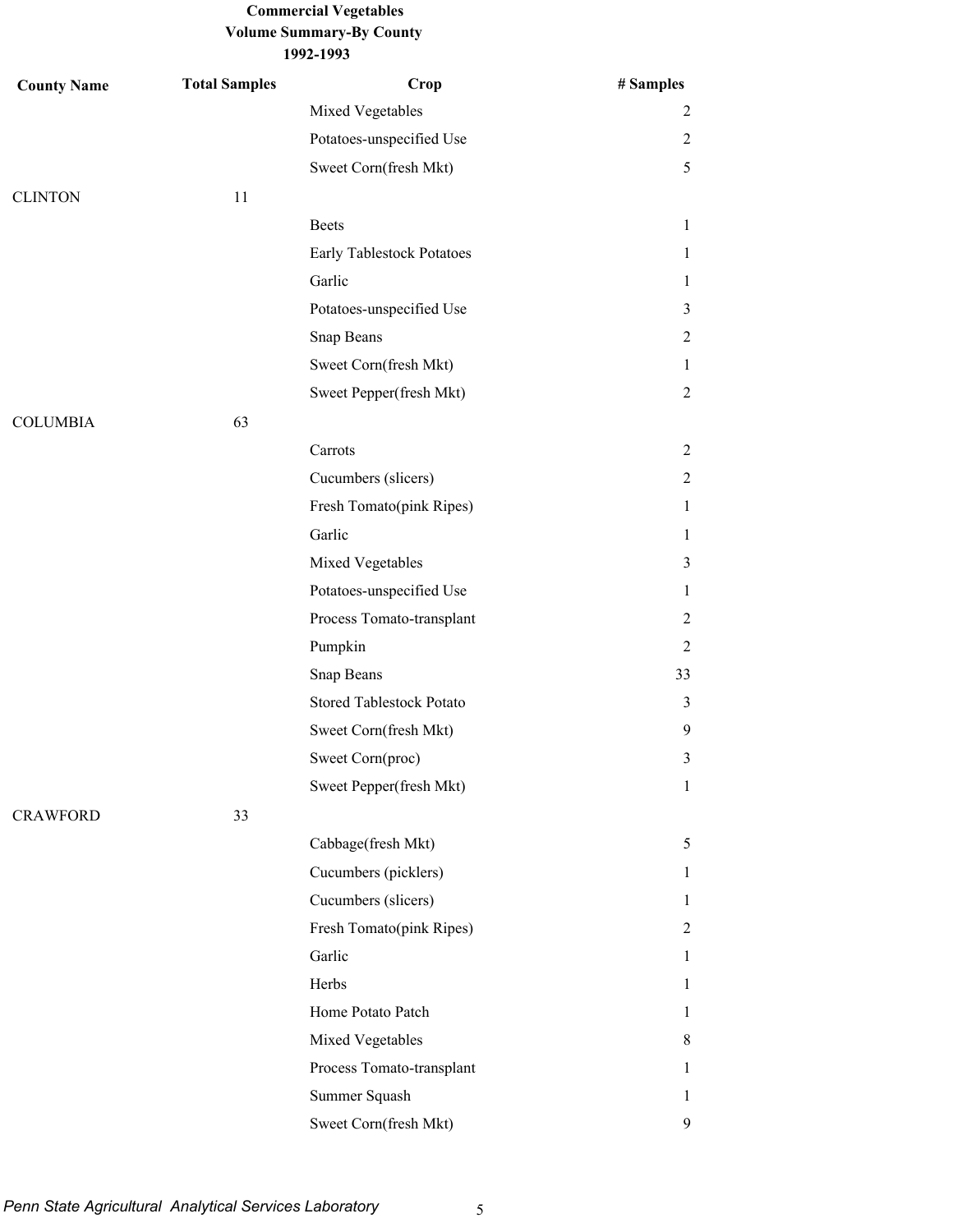| <b>County Name</b> | <b>Total Samples</b> | Crop                      | # Samples      |
|--------------------|----------------------|---------------------------|----------------|
|                    |                      | Sweet Pepper(fresh Mkt)   | $\overline{2}$ |
| <b>CUMBERLAND</b>  | 23                   |                           |                |
|                    |                      | Asparagus (maintain)      | 1              |
|                    |                      | Fresh Tomato(pink Ripes)  | 1              |
|                    |                      | Herbs                     | 2              |
|                    |                      | Home Potato Patch         | 3              |
|                    |                      | Mixed Vegetables          | 5              |
|                    |                      | Muskmelon (cantaloupe)    | 1              |
|                    |                      | Potatoes-unspecified Use  | 1              |
|                    |                      | Pumpkin                   | 1              |
|                    |                      | Snap Beans                | 1              |
|                    |                      | Sweet Corn(fresh Mkt)     | 6              |
|                    |                      | Sweet Corn(proc)          | $\mathbf{1}$   |
| <b>DAUPHIN</b>     | 52                   |                           |                |
|                    |                      | Asparagus (maintain)      | $\mathbf{1}$   |
|                    |                      | Cabbage(fresh Mkt)        | 4              |
|                    |                      | Early Tablestock Potatoes | 1              |
|                    |                      | Fresh Tomato(pink Ripes)  | 3              |
|                    |                      | Head Lettuce              | 1              |
|                    |                      | Mixed Vegetables          | 1              |
|                    |                      | Muskmelon (cantaloupe)    | $\overline{2}$ |
|                    |                      | Onions                    | 1              |
|                    |                      | Potatoes-unspecified Use  | 2              |
|                    |                      | Process Tomato-transplant | 16             |
|                    |                      | Pumpkin                   | $\mathfrak{Z}$ |
|                    |                      | Snap Beans                | 1              |
|                    |                      | Sweet Corn(fresh Mkt)     | 12             |
|                    |                      | Sweet Pepper(fresh Mkt)   | $\overline{2}$ |
|                    |                      | Sweet Pepper(proc)        | 1              |
|                    |                      | Watermelon                | $\mathbf{1}$   |
| <b>DELAWARE</b>    | $10\,$               |                           |                |
|                    |                      | Fresh Tomato(pink Ripes)  | 1              |
|                    |                      | Herbs                     | 1              |
|                    |                      | Home Potato Patch         | 1              |
|                    |                      | Hot Pepper(fresh Mkt)     | 2              |
|                    |                      | Lima Beans                | 1              |
|                    |                      | Mixed Vegetables          | $\mathbf{1}$   |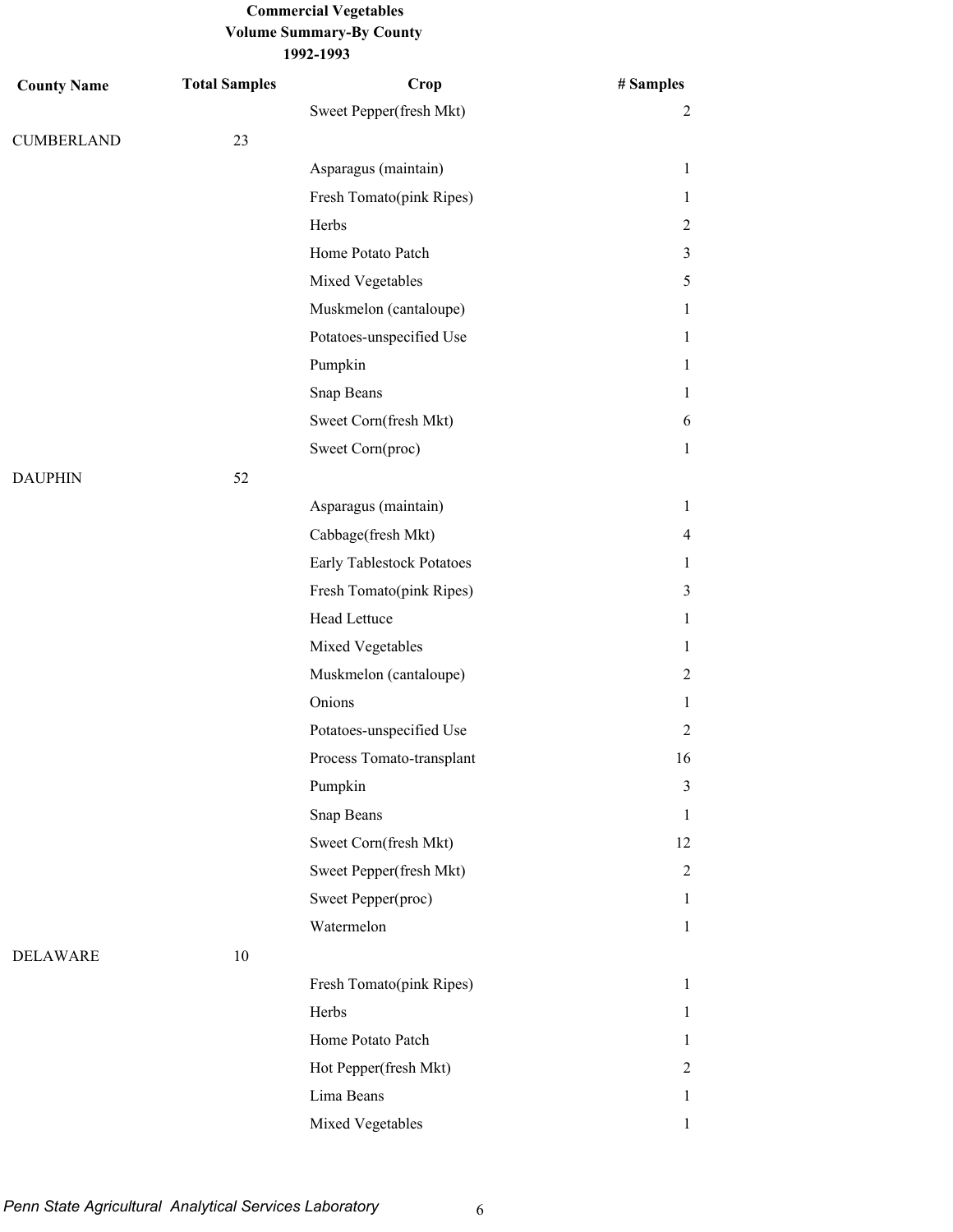| <b>County Name</b> | <b>Total Samples</b> | Crop                          | # Samples      |
|--------------------|----------------------|-------------------------------|----------------|
|                    |                      | Process Tomato-transplant     | 2              |
|                    |                      | Pumpkin                       | $\mathbf{1}$   |
| <b>ELK</b>         | $\overline{4}$       |                               |                |
|                    |                      | Home Potato Patch             | $\mathbf{1}$   |
|                    |                      | Process Tomato-transplant     | $\mathbf{1}$   |
|                    |                      | Sweet Corn(fresh Mkt)         | $\overline{2}$ |
| <b>ERIE</b>        | 62                   |                               |                |
|                    |                      | Asparagus (maintain)          | $\mathbf{1}$   |
|                    |                      | Asparagus - To Plant          | $\mathbf{1}$   |
|                    |                      | Cabbage(fresh Mkt)            | 3              |
|                    |                      | Herbs                         | $\mathbf{1}$   |
|                    |                      | Mixed Vegetables              | $\mathbf{1}$   |
|                    |                      | Muskmelon (cantaloupe)        | $\overline{c}$ |
|                    |                      | Other Vegetable Crop          | $\mathbf{1}$   |
|                    |                      | Process Tomato-transplant     | 3              |
|                    |                      | Pumpkin                       | 2              |
|                    |                      | Snap Beans                    | $\overline{2}$ |
|                    |                      | <b>Stored Chip Potatoes</b>   | 32             |
|                    |                      | Stored Tablestock Potato      | $\mathbf{1}$   |
|                    |                      | Sweet Corn(fresh Mkt)         | 5              |
|                    |                      | Sweet Pepper(fresh Mkt)       | $\overline{c}$ |
|                    |                      | <b>Unstored Chip Potatoes</b> | 4              |
|                    |                      | Winter Squash(fresh Mkt)      | $\mathbf{1}$   |
| <b>FAYETTE</b>     | 23                   |                               |                |
|                    |                      | <b>Beets</b>                  | $\mathbf{1}$   |
|                    |                      | Mixed Vegetables              | 3              |
|                    |                      | Pumpkin                       | $\overline{2}$ |
|                    |                      | Summer Squash                 | $\mathbf{1}$   |
|                    |                      | Sweet Corn(fresh Mkt)         | 14             |
|                    |                      | Winter Squash(proc)           | $\overline{2}$ |
| <b>FOREST</b>      | $\overline{4}$       |                               |                |
|                    |                      | Home Potato Patch             | $\mathbf{1}$   |
|                    |                      | Onions                        | $\mathbf{1}$   |
|                    |                      | Sweet Corn(fresh Mkt)         | $\overline{2}$ |
| <b>FRANKLIN</b>    | 45                   |                               |                |
|                    |                      | Asparagus (maintain)          | $\overline{2}$ |
|                    |                      | Cabbage(fresh Mkt)            | $\overline{2}$ |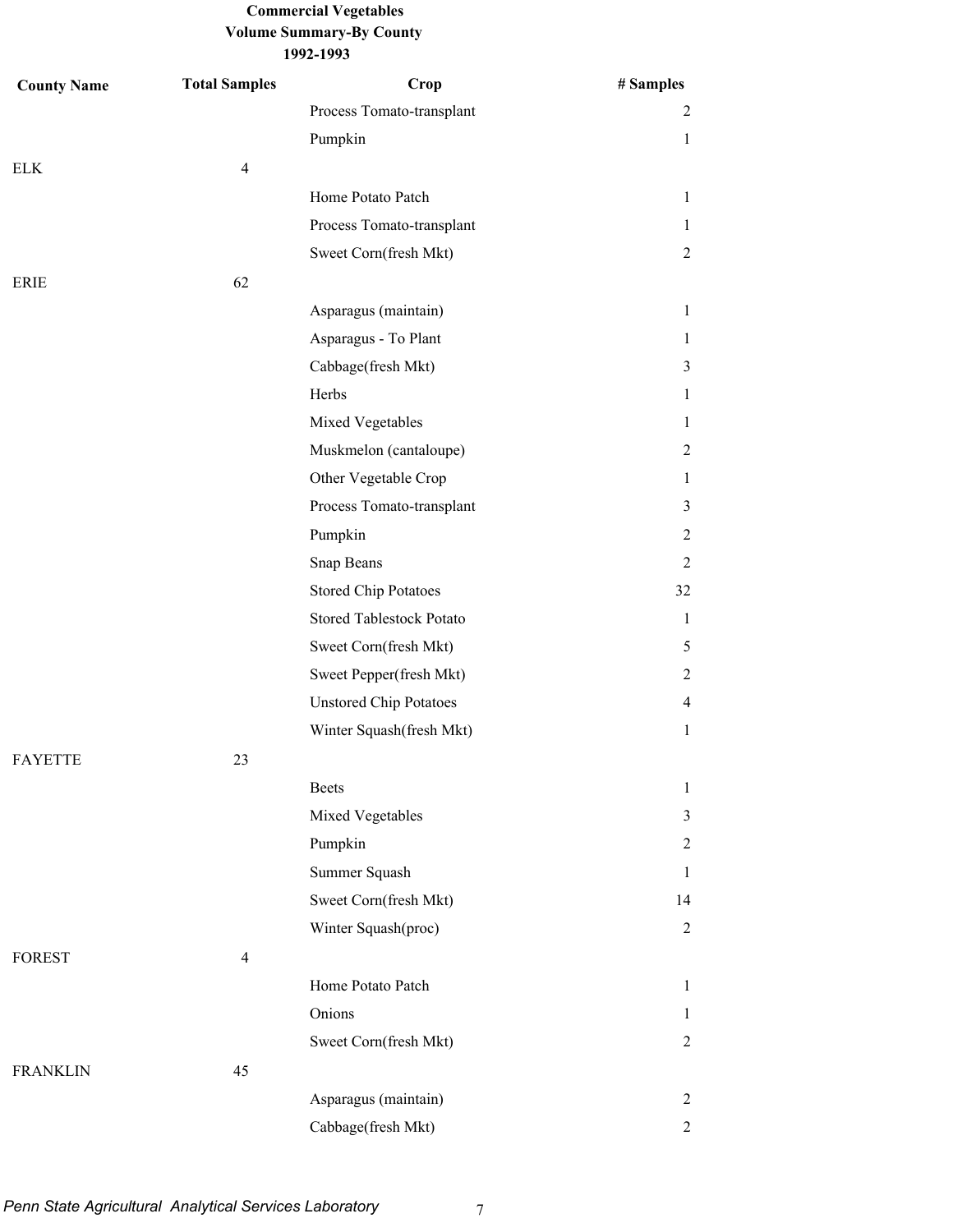| <b>County Name</b> | <b>Total Samples</b> | Crop                            | # Samples      |
|--------------------|----------------------|---------------------------------|----------------|
|                    |                      | Carrots                         | 1              |
|                    |                      | Cucumbers (slicers)             | 2              |
|                    |                      | Fresh Tomato(pink Ripes)        | 3              |
|                    |                      | Home Potato Patch               | 2              |
|                    |                      | Mixed Vegetables                | 4              |
|                    |                      | Muskmelon (cantaloupe)          | 2              |
|                    |                      | Peas                            | $\mathbf{1}$   |
|                    |                      | Popcorn                         | 1              |
|                    |                      | Potatoes-unspecified Use        | $\overline{2}$ |
|                    |                      | Process Tomato-transplant       | 1              |
|                    |                      | Pumpkin                         | 8              |
|                    |                      | Snap Beans                      | 1              |
|                    |                      | Sweet Corn(fresh Mkt)           | 6              |
|                    |                      | Sweet Pepper(fresh Mkt)         | 3              |
|                    |                      | Watermelon                      | $\overline{4}$ |
| <b>FULTON</b>      | $\mathbf{1}$         |                                 |                |
|                    |                      | Home Potato Patch               | $\mathbf{1}$   |
| <b>GREENE</b>      | $\overline{4}$       |                                 |                |
|                    |                      | Home Potato Patch               | $\mathbf{1}$   |
|                    |                      | Mixed Vegetables                | $\overline{2}$ |
|                    |                      | Sweet Corn(proc)                | $\mathbf{1}$   |
| <b>HUNTINGDON</b>  | 9                    |                                 |                |
|                    |                      | Kale                            | $\mathbf{1}$   |
|                    |                      | Leaf Lettuce                    | 1              |
|                    |                      | Mixed Vegetables                | $\tau$         |
| <b>INDIANA</b>     | 19                   |                                 |                |
|                    |                      | Fresh Tomato(pink Ripes)        | $\overline{2}$ |
|                    |                      | Garlic                          | $\mathbf{1}$   |
|                    |                      | Home Potato Patch               | $\mathbf{1}$   |
|                    |                      | Leaf Lettuce                    | 1              |
|                    |                      | Mixed Vegetables                | 3              |
|                    |                      | Pumpkin                         | 1              |
|                    |                      | <b>Stored Tablestock Potato</b> | 3              |
|                    |                      | Sweet Corn(fresh Mkt)           | 4              |
|                    |                      | Sweet Pepper(fresh Mkt)         | 3              |
| <b>JEFFERSON</b>   | 6                    |                                 |                |
|                    |                      | Fresh Tomato(pink Ripes)        | $\mathbf{1}$   |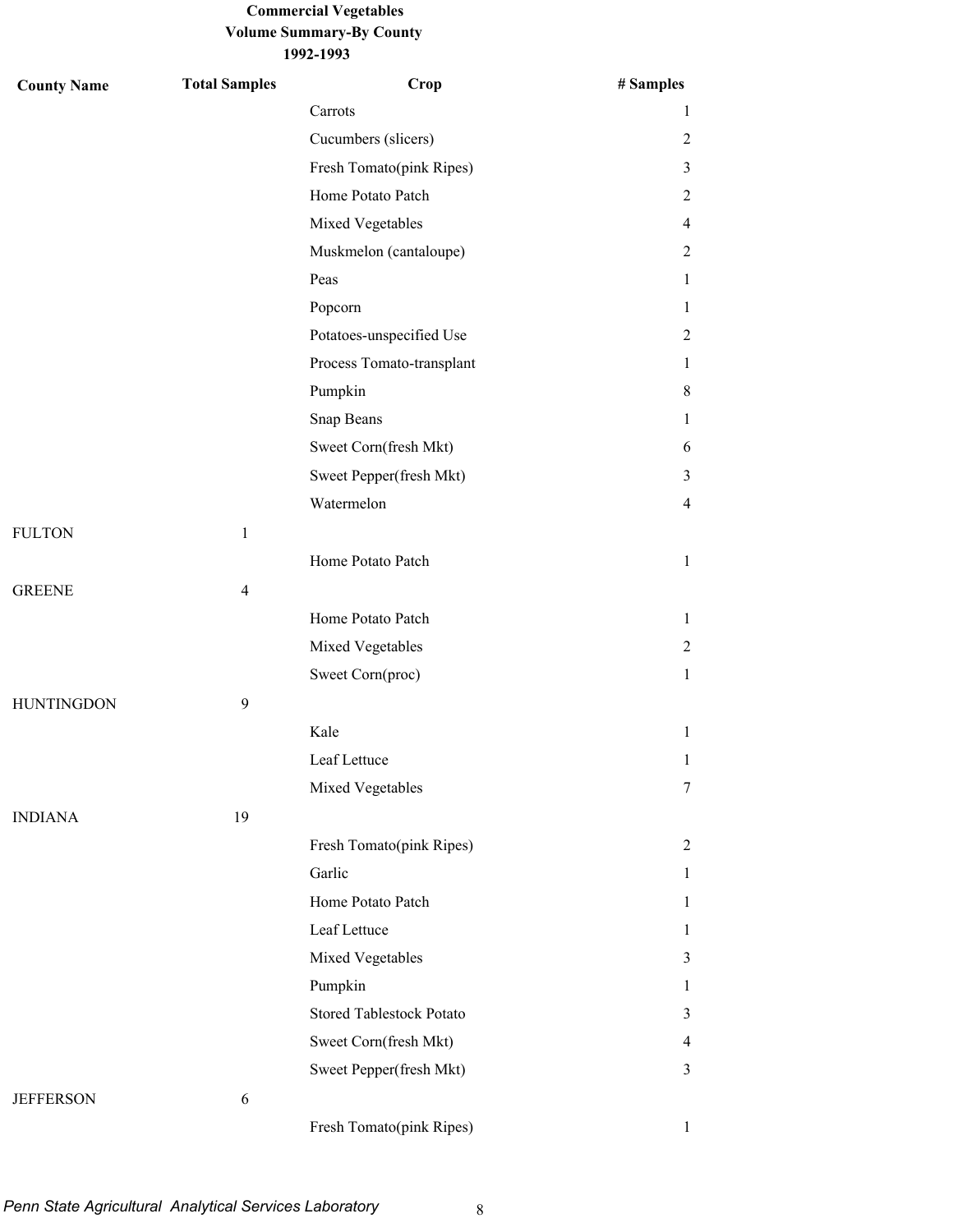| <b>County Name</b> | <b>Total Samples</b> | Crop                            | # Samples      |
|--------------------|----------------------|---------------------------------|----------------|
|                    |                      | Home Potato Patch               | 1              |
|                    |                      | Mixed Vegetables                | $\mathbf{1}$   |
|                    |                      | Potatoes-unspecified Use        | $\mathbf{1}$   |
|                    |                      | Process Tomato-transplant       | 1              |
|                    |                      | Pumpkin                         | $\mathbf{1}$   |
| <b>JUNIATA</b>     | $\,$ 8 $\,$          |                                 |                |
|                    |                      | Home Potato Patch               | 2              |
|                    |                      | Mixed Vegetables                | $\overline{2}$ |
|                    |                      | Other Vegetable Crop            | $\mathbf{1}$   |
|                    |                      | Pumpkin                         | 1              |
|                    |                      | Snap Beans                      | $\mathbf{1}$   |
|                    |                      | Sweet Corn(fresh Mkt)           | $\mathbf{1}$   |
| <b>LACKAWANNA</b>  | 269                  |                                 |                |
|                    |                      | Cabbage(fresh Mkt)              | 4              |
|                    |                      | Early Tablestock Potatoes       | 3              |
|                    |                      | Fresh Tomato(greenwrap)         | 211            |
|                    |                      | Fresh Tomato(pink Ripes)        | 4              |
|                    |                      | Garlic                          | 2              |
|                    |                      | Hot Pepper(fresh Mkt)           | 1              |
|                    |                      | Mixed Vegetables                | 5              |
|                    |                      | Onions                          | 1              |
|                    |                      | Potatoes-unspecified Use        | 1              |
|                    |                      | Process Tomato-transplant       | 2              |
|                    |                      | Pumpkin                         | 8              |
|                    |                      | <b>Stored Tablestock Potato</b> | $\mathfrak{Z}$ |
|                    |                      | Sweet Corn(fresh Mkt)           | 20             |
|                    |                      | Sweet Pepper(fresh Mkt)         | 3              |
|                    |                      | Winter Squash(fresh Mkt)        | $\mathbf{1}$   |
| <b>LANCASTER</b>   | 67                   |                                 |                |
|                    |                      | Asparagus (maintain)            | $\overline{4}$ |
|                    |                      | Cucumbers (picklers)            | 1              |
|                    |                      | Fresh Tomato(pink Ripes)        | 6              |
|                    |                      | Herbs                           | 1              |
|                    |                      | Home Potato Patch               | $\overline{4}$ |
|                    |                      | Mixed Vegetables                | 27             |
|                    |                      | Muskmelon (cantaloupe)          | $\overline{2}$ |
|                    |                      | Peas                            | $\overline{c}$ |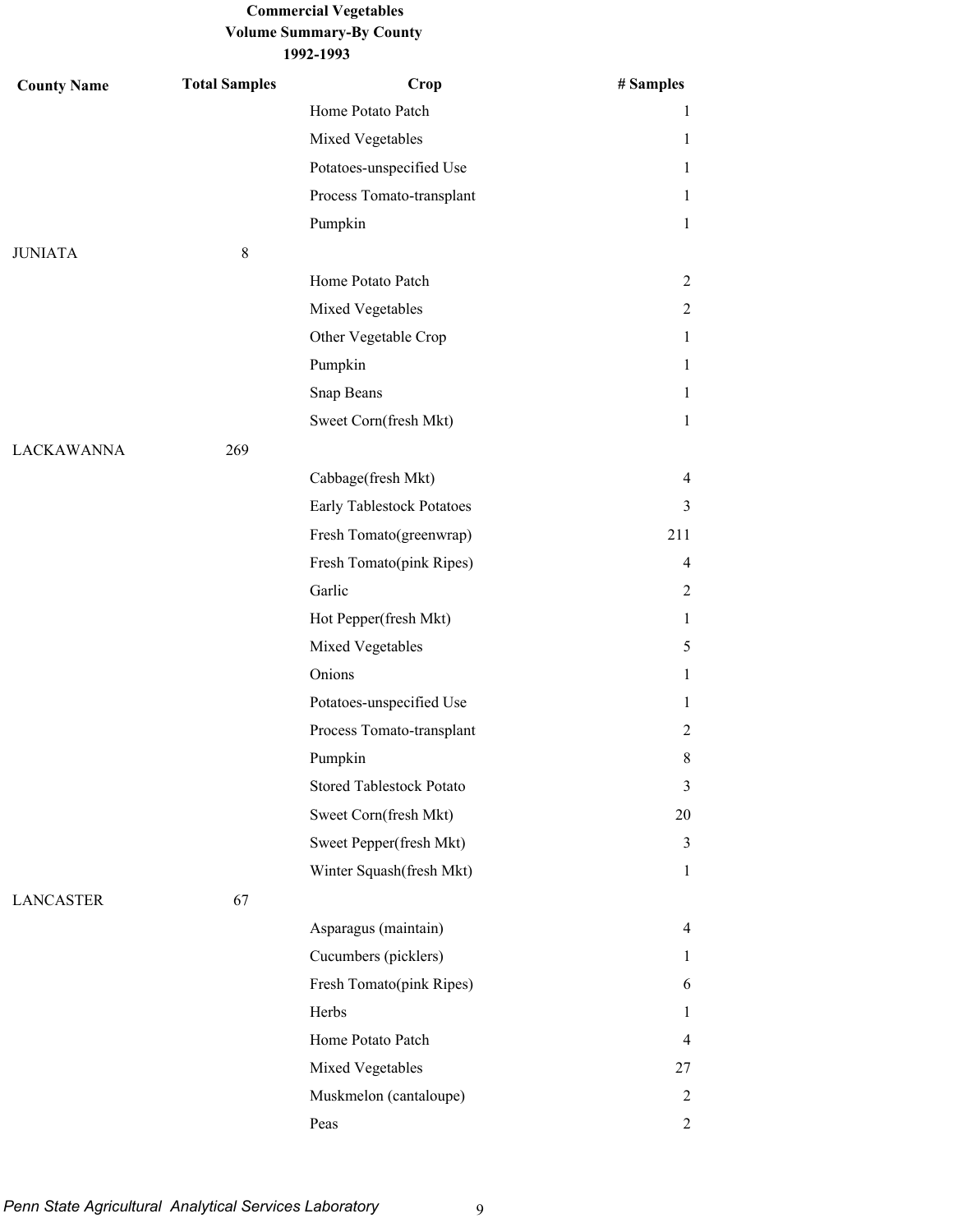| <b>County Name</b> | <b>Total Samples</b> | Crop                            | # Samples      |
|--------------------|----------------------|---------------------------------|----------------|
|                    |                      | Potatoes-unspecified Use        | $\overline{2}$ |
|                    |                      | Pumpkin                         | 3              |
|                    |                      | Snap Beans                      | 1              |
|                    |                      | Spinach                         | 1              |
|                    |                      | <b>Stored Tablestock Potato</b> | $\mathbf{1}$   |
|                    |                      | Summer Squash                   | 1              |
|                    |                      | Sweet Corn(fresh Mkt)           | 9              |
|                    |                      | <b>Sweet Potato</b>             | 1              |
|                    |                      | Watermelon                      | $\mathbf{1}$   |
| <b>LAWRENCE</b>    | 12                   |                                 |                |
|                    |                      | Fresh Tomato(pink Ripes)        | 3              |
|                    |                      | Sweet Corn(fresh Mkt)           | 8              |
|                    |                      | Sweet Pepper(fresh Mkt)         | $\mathbf{1}$   |
| <b>LEBANON</b>     | 12                   |                                 |                |
|                    |                      | Cucumbers (slicers)             | $\mathbf{1}$   |
|                    |                      | Mixed Vegetables                | $\mathbf{1}$   |
|                    |                      | Parsnips                        | 3              |
|                    |                      | Peas                            | $\mathbf{1}$   |
|                    |                      | Snap Beans                      | $\overline{2}$ |
|                    |                      | Sweet Corn(fresh Mkt)           | 3              |
|                    |                      | Sweet Corn(proc)                | $\mathbf{1}$   |
| <b>LEHIGH</b>      | 49                   |                                 |                |
|                    |                      | Asparagus (maintain)            | $\overline{2}$ |
|                    |                      | Early Tablestock Potatoes       | 7              |
|                    |                      | Home Potato Patch               | $\mathbf{1}$   |
|                    |                      | Hot Pepper (proc)               | $\mathbf{1}$   |
|                    |                      | Mixed Vegetables                | 6              |
|                    |                      | Pumpkin                         | 5              |
|                    |                      | Spinach                         | 1              |
|                    |                      | <b>Stored Chip Potatoes</b>     | $\overline{4}$ |
|                    |                      | <b>Stored Tablestock Potato</b> | 18             |
|                    |                      | Sweet Corn(fresh Mkt)           | 3              |
|                    |                      | <b>Unstored Chip Potatoes</b>   | $\mathbf{1}$   |
| <b>LUZERNE</b>     | 21                   |                                 |                |
|                    |                      | Home Potato Patch               | $\mathbf{1}$   |
|                    |                      | Mixed Vegetables                | 4              |
|                    |                      | Onions                          | $\overline{2}$ |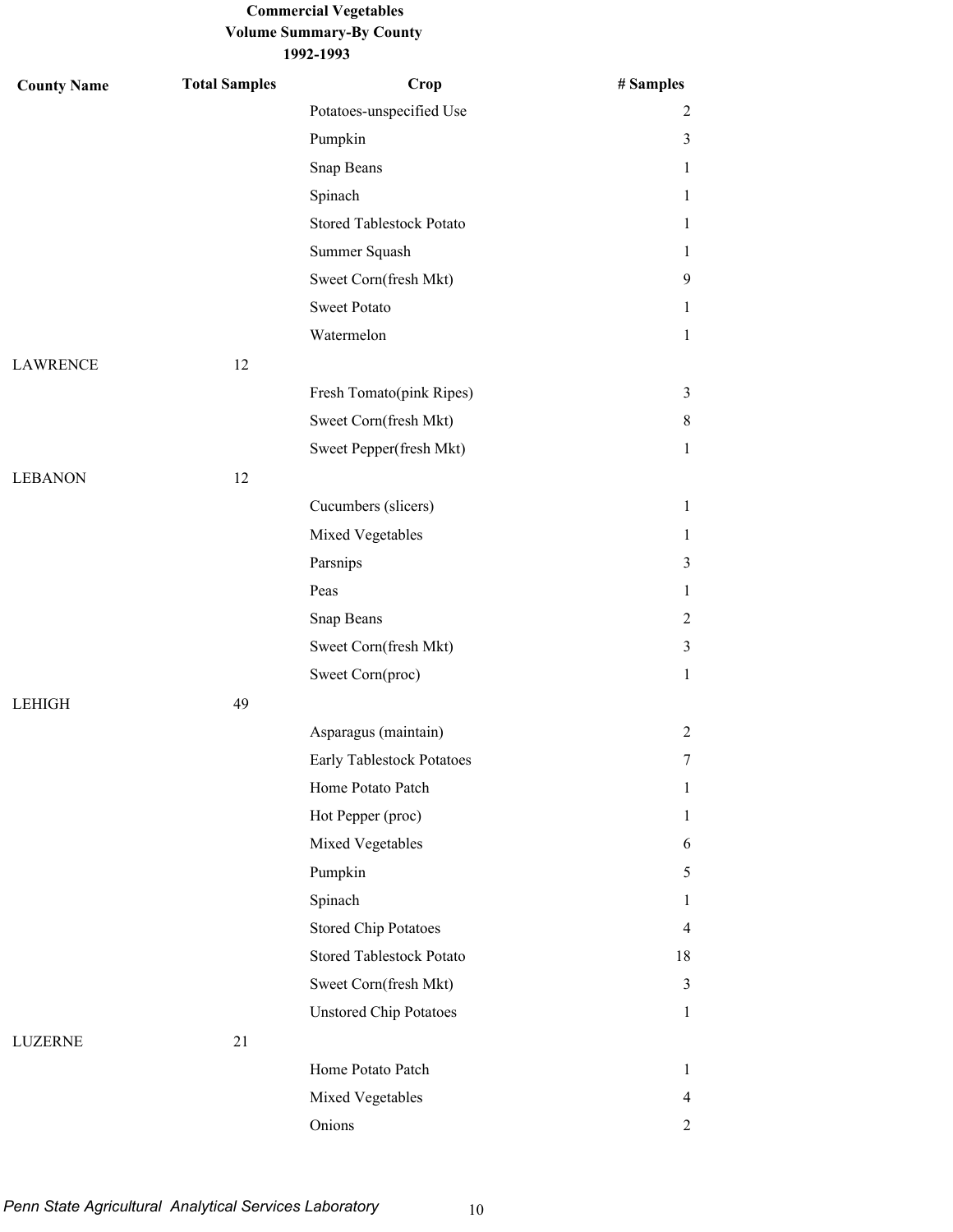| <b>County Name</b> | <b>Total Samples</b> | Crop                            | # Samples      |
|--------------------|----------------------|---------------------------------|----------------|
|                    |                      | Pumpkin                         | 5              |
|                    |                      | <b>Stored Tablestock Potato</b> | $\overline{2}$ |
|                    |                      | Sweet Corn(fresh Mkt)           | 5              |
|                    |                      | Sweet Corn(proc)                | $\mathbf{1}$   |
|                    |                      | Sweet Pepper(fresh Mkt)         | $\mathbf{1}$   |
| <b>LYCOMING</b>    | 37                   |                                 |                |
|                    |                      | Cabbage(fresh Mkt)              | $\mathbf{1}$   |
|                    |                      | Early Tablestock Potatoes       | $\mathbf{1}$   |
|                    |                      | Fresh Tomato(pink Ripes)        | $\mathbf{1}$   |
|                    |                      | Home Potato Patch               | $\overline{2}$ |
|                    |                      | Mixed Vegetables                | 6              |
|                    |                      | Muskmelon (cantaloupe)          | $\mathbf{1}$   |
|                    |                      | Potatoes-unspecified Use        | $\mathbf{1}$   |
|                    |                      | Pumpkin                         | $\mathbf{1}$   |
|                    |                      | Snap Beans                      | $\overline{2}$ |
|                    |                      | <b>Stored Tablestock Potato</b> | $\mathbf{1}$   |
|                    |                      | Sweet Corn(fresh Mkt)           | 13             |
|                    |                      | Sweet Corn(proc)                | 5              |
|                    |                      | Sweet Pepper(fresh Mkt)         | $\mathbf{1}$   |
|                    |                      | Sweet Pepper(proc)              | $\mathbf{1}$   |
| <b>MCKEAN</b>      | 5                    |                                 |                |
|                    |                      | Home Potato Patch               | $\overline{2}$ |
|                    |                      | Hot Pepper(fresh Mkt)           | 1              |
|                    |                      | Pumpkin                         | 1              |
|                    |                      | Sweet Corn(fresh Mkt)           | $\mathbf{1}$   |
| <b>MERCER</b>      | 60                   |                                 |                |
|                    |                      | Asparagus - To Plant            | $\mathbf{1}$   |
|                    |                      | Broccoli                        | $\mathbf{1}$   |
|                    |                      | Cabbage(fresh Mkt)              | $\overline{4}$ |
|                    |                      | Cucumbers (slicers)             | 4              |
|                    |                      | Fresh Tomato(pink Ripes)        | 6              |
|                    |                      | Garlic                          | 1              |
|                    |                      | Home Potato Patch               | 3              |
|                    |                      | Hot Pepper(fresh Mkt)           | 1              |
|                    |                      | Mixed Vegetables                | 7              |
|                    |                      | Muskmelon (cantaloupe)          | 4              |
|                    |                      | Onions                          | 1              |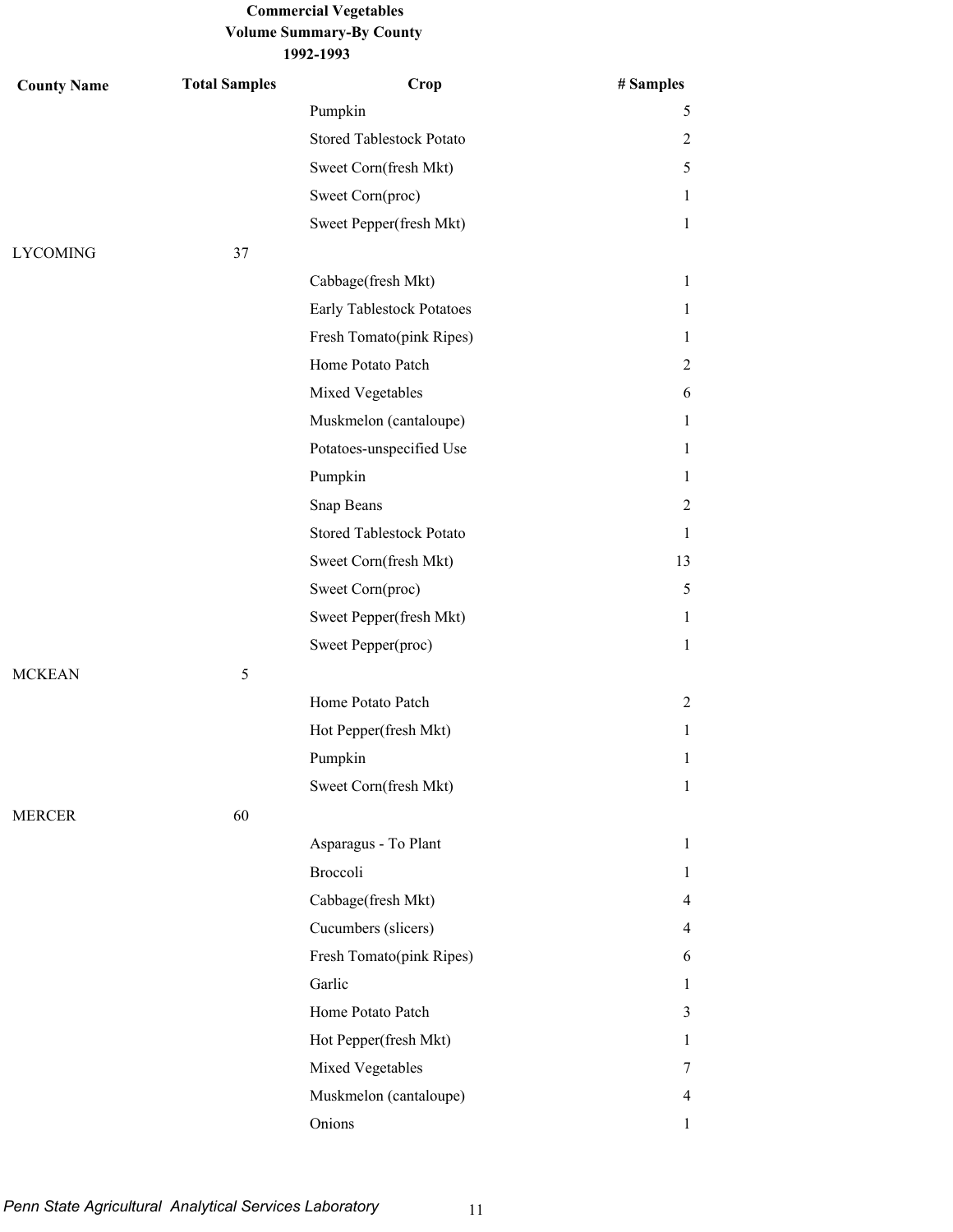| <b>County Name</b> | <b>Total Samples</b> | Crop                            | # Samples      |
|--------------------|----------------------|---------------------------------|----------------|
|                    |                      | Potatoes-unspecified Use        | 2              |
|                    |                      | Process Tomato-transplant       | 1              |
|                    |                      | Pumpkin                         | $\overline{2}$ |
|                    |                      | Snap Beans                      | $\mathbf{1}$   |
|                    |                      | <b>Stored Tablestock Potato</b> | $\mathbf{1}$   |
|                    |                      | Sweet Corn(fresh Mkt)           | 12             |
|                    |                      | Sweet Pepper(fresh Mkt)         | 6              |
|                    |                      | Watermelon                      | $\overline{2}$ |
| <b>MIFFLIN</b>     | 3                    |                                 |                |
|                    |                      | Mixed Vegetables                | $\mathbf{1}$   |
|                    |                      | Process Tomato-transplant       | $\mathbf{1}$   |
|                    |                      | Sweet Corn(fresh Mkt)           | $\mathbf{1}$   |
| <b>MONROE</b>      | $\overline{2}$       |                                 |                |
|                    |                      | Potatoes-unspecified Use        | $\mathbf{1}$   |
|                    |                      | Sweet Corn(fresh Mkt)           | $\mathbf{1}$   |
| <b>MONTGOMERY</b>  | 28                   |                                 |                |
|                    |                      | Asparagus - To Plant            | $\mathbf{1}$   |
|                    |                      | Fresh Tomato(greenwrap)         | $\overline{2}$ |
|                    |                      | Fresh Tomato(pink Ripes)        | 6              |
|                    |                      | Herbs                           | $\overline{2}$ |
|                    |                      | Home Potato Patch               | $\overline{2}$ |
|                    |                      | Mixed Vegetables                | 3              |
|                    |                      | Other Vegetable Crop            | 1              |
|                    |                      | Process Tomato-transplant       | $\overline{2}$ |
|                    |                      | Pumpkin                         | $\overline{2}$ |
|                    |                      | Snap Beans                      | $\mathbf{1}$   |
|                    |                      | Sweet Corn(fresh Mkt)           | 5              |
|                    |                      | <b>Sweet Potato</b>             | $\mathbf{1}$   |
| <b>MONTOUR</b>     | $8\,$                |                                 |                |
|                    |                      | Cauliflower                     | $\mathbf{1}$   |
|                    |                      | Fresh Tomato(pink Ripes)        | $\overline{2}$ |
|                    |                      | Mixed Vegetables                | $\mathbf{1}$   |
|                    |                      | Muskmelon (cantaloupe)          | $\mathbf{1}$   |
|                    |                      | Pumpkin                         | $\overline{2}$ |
|                    |                      | Sweet Corn(fresh Mkt)           | $\mathbf{1}$   |
| NORTHAMPTON        | 22                   |                                 |                |
|                    |                      | Mixed Vegetables                | $\mathfrak{Z}$ |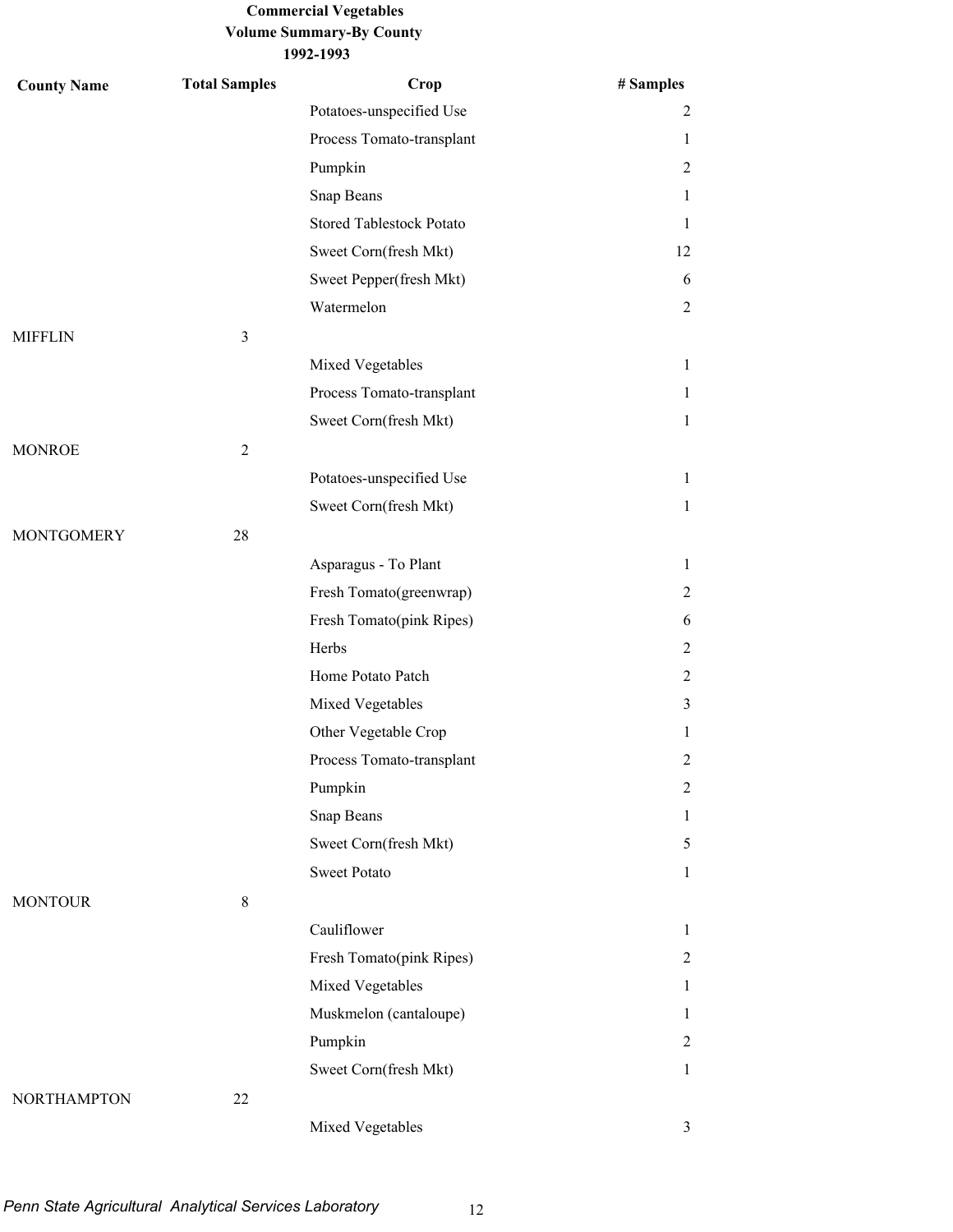| <b>County Name</b> | <b>Total Samples</b> | Crop                            | # Samples      |
|--------------------|----------------------|---------------------------------|----------------|
|                    |                      | Pumpkin                         | 3              |
|                    |                      | Snap Beans                      | 1              |
|                    |                      | <b>Stored Tablestock Potato</b> | $\overline{2}$ |
|                    |                      | Sweet Corn(fresh Mkt)           | 13             |
| NORTHUMBERLAND     | 25                   |                                 |                |
|                    |                      | Asparagus (maintain)            | 1              |
|                    |                      | Fresh Tomato(pink Ripes)        | 1              |
|                    |                      | Mixed Vegetables                | 6              |
|                    |                      | Muskmelon (cantaloupe)          | 1              |
|                    |                      | Peas                            | 1              |
|                    |                      | Process Tomato-transplant       | $\overline{2}$ |
|                    |                      | Pumpkin                         | $\overline{c}$ |
|                    |                      | Sweet Corn(fresh Mkt)           | 7              |
|                    |                      | Sweet Pepper(fresh Mkt)         | 1              |
|                    |                      | <b>Unstored Chip Potatoes</b>   | $\overline{2}$ |
|                    |                      | Winter Squash(proc)             | $\mathbf{1}$   |
| <b>PERRY</b>       | 18                   |                                 |                |
|                    |                      | Fresh Tomato(pink Ripes)        | $\mathbf{1}$   |
|                    |                      | Home Potato Patch               | 3              |
|                    |                      | Muskmelon (cantaloupe)          | 3              |
|                    |                      | Potatoes-unspecified Use        | $\mathbf{1}$   |
|                    |                      | Pumpkin                         | $\mathbf{1}$   |
|                    |                      | Snap Beans                      | 1              |
|                    |                      | Sweet Corn(fresh Mkt)           | 6              |
|                    |                      | Sweet Pepper(fresh Mkt)         | $\mathbf{1}$   |
|                    |                      | Watermelon                      | $\mathbf{1}$   |
| PHILADELPHIA       | 6                    |                                 |                |
|                    |                      | Fresh Tomato(pink Ripes)        | $\mathbf{1}$   |
|                    |                      | Home Potato Patch               | $\mathbf{1}$   |
|                    |                      | Leaf Lettuce                    | 1              |
|                    |                      | Mixed Vegetables                | 3              |
| <b>PIKE</b>        | 5                    |                                 |                |
|                    |                      | Mixed Vegetables                | 2              |
|                    |                      | Sweet Corn(fresh Mkt)           | 3              |
| <b>POTTER</b>      | $\overline{3}$       |                                 |                |
|                    |                      | Garlic                          | $\mathbf{1}$   |
|                    |                      | Herbs                           | 1              |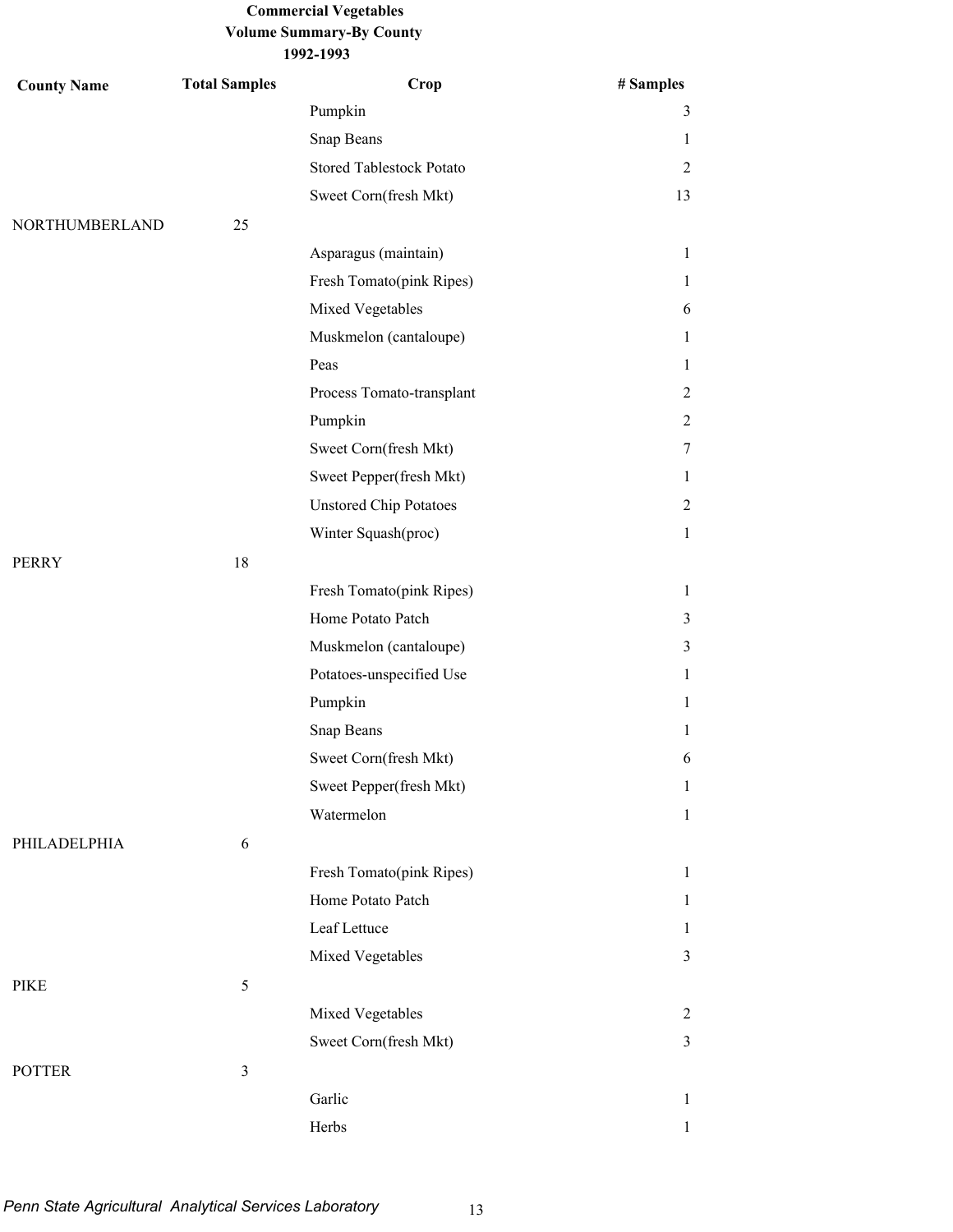| <b>County Name</b> | <b>Total Samples</b> | Crop                            | # Samples      |
|--------------------|----------------------|---------------------------------|----------------|
|                    |                      | Mixed Vegetables                | $\mathbf{1}$   |
| <b>SCHUYLKILL</b>  | 136                  |                                 |                |
|                    |                      | Cabbage(fresh Mkt)              | 10             |
|                    |                      | Early Tablestock Potatoes       | 44             |
|                    |                      | Gourds                          | $\mathbf{1}$   |
|                    |                      | Home Potato Patch               | 3              |
|                    |                      | Mixed Vegetables                | $\mathbf{1}$   |
|                    |                      | Potatoes-unspecified Use        | 13             |
|                    |                      | Process Tomato-transplant       | $\mathbf{1}$   |
|                    |                      | Pumpkin                         | 3              |
|                    |                      | <b>Stored Chip Potatoes</b>     | 10             |
|                    |                      | <b>Stored Tablestock Potato</b> | 31             |
|                    |                      | Sweet Corn(fresh Mkt)           | 6              |
|                    |                      | Sweet Corn(proc)                | $\overline{2}$ |
|                    |                      | Sweet Pepper(fresh Mkt)         | $\mathbf{1}$   |
|                    |                      | <b>Unstored Chip Potatoes</b>   | 9              |
|                    |                      | Winter Squash(fresh Mkt)        | $\mathbf{1}$   |
| <b>SNYDER</b>      | 30                   |                                 |                |
|                    |                      | Asparagus - To Plant            | $\mathbf{1}$   |
|                    |                      | <b>Beets</b>                    | $\mathbf{1}$   |
|                    |                      | Cucumbers (slicers)             | $\overline{2}$ |
|                    |                      | Fresh Tomato(pink Ripes)        | $\mathbf{1}$   |
|                    |                      | Mixed Vegetables                | 3              |
|                    |                      | Muskmelon (cantaloupe)          | $\,8$          |
|                    |                      | Process Tomato-transplant       | 5              |
|                    |                      | Pumpkin                         | $\overline{2}$ |
|                    |                      | <b>Stored Tablestock Potato</b> | 1              |
|                    |                      | Sweet Corn(fresh Mkt)           | $\overline{2}$ |
|                    |                      | Sweet Corn(proc)                | 1              |
|                    |                      | Watermelon                      | $\overline{2}$ |
|                    |                      | Winter Squash(fresh Mkt)        | 1              |
| <b>SOMERSET</b>    | 21                   |                                 |                |
|                    |                      | Carrots                         | $\mathbf{1}$   |
|                    |                      | <b>Experimental Potatoes</b>    | 3              |
|                    |                      | Mixed Vegetables                | $\mathbf{1}$   |
|                    |                      | Potatoes-unspecified Use        | $\overline{2}$ |
|                    |                      | <b>Stored Chip Potatoes</b>     | 3              |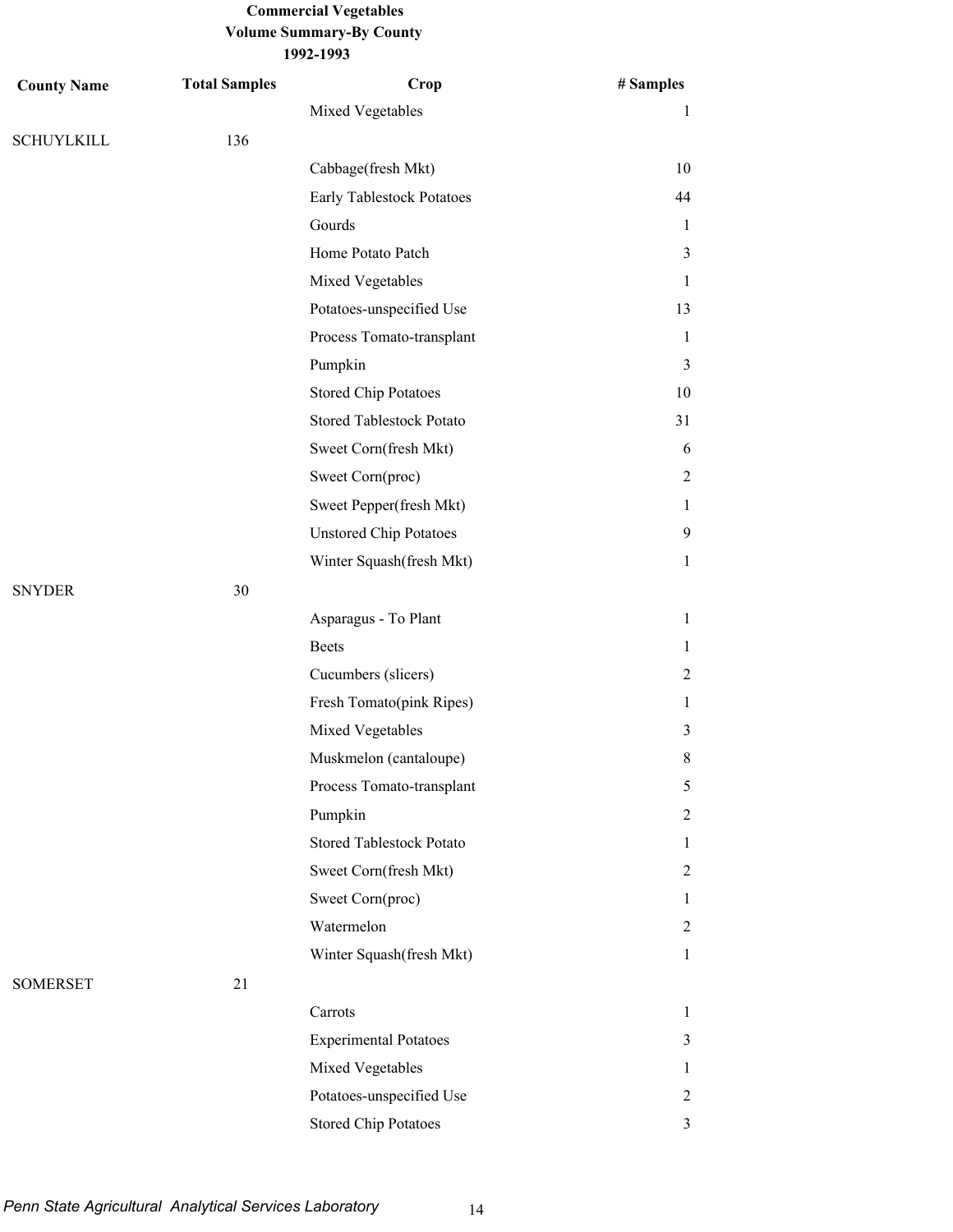| <b>County Name</b> | <b>Total Samples</b> | Crop                            | # Samples      |
|--------------------|----------------------|---------------------------------|----------------|
|                    |                      | Stored Tablestock Potato        | 6              |
|                    |                      | Sweet Corn(fresh Mkt)           | $\overline{2}$ |
|                    |                      | <b>Unstored Chip Potatoes</b>   | $\mathfrak{Z}$ |
| <b>SUSQUEHANNA</b> | 21                   |                                 |                |
|                    |                      | Broccoli                        | $\mathbf{1}$   |
|                    |                      | Cucumbers (slicers)             | $\mathbf{1}$   |
|                    |                      | Fresh Tomato(pink Ripes)        | $\mathbf{1}$   |
|                    |                      | Home Potato Patch               | 1              |
|                    |                      | Leaf Lettuce                    | $\overline{2}$ |
|                    |                      | Mixed Vegetables                | 3              |
|                    |                      | Pumpkin                         | $\mathbf{1}$   |
|                    |                      | <b>Stored Tablestock Potato</b> | 1              |
|                    |                      | Sweet Corn(fresh Mkt)           | 9              |
|                    |                      | Sweet Pepper(fresh Mkt)         | $\mathbf{1}$   |
| <b>TIOGA</b>       | $\sqrt{2}$           |                                 |                |
|                    |                      | Mixed Vegetables                | $\mathbf{1}$   |
|                    |                      | Sweet Corn(fresh Mkt)           | $\mathbf{1}$   |
| <b>UNION</b>       | 16                   |                                 |                |
|                    |                      | Fresh Tomato(pink Ripes)        | $\mathbf{1}$   |
|                    |                      | Muskmelon (cantaloupe)          | 5              |
|                    |                      | Process Tomato-transplant       | $\mathbf{1}$   |
|                    |                      | Pumpkin                         | 3              |
|                    |                      | Sweet Corn(fresh Mkt)           | $\overline{2}$ |
|                    |                      | Sweet Pepper(fresh Mkt)         | $\overline{2}$ |
|                    |                      | Sweet Pepper(proc)              | $\mathbf{1}$   |
|                    |                      | Watermelon                      | $\mathbf{1}$   |
| <b>VENANGO</b>     | 3                    |                                 |                |
|                    |                      | Home Potato Patch               | $\mathbf{1}$   |
|                    |                      | Process Tomato(seeded)          | $\mathbf{1}$   |
|                    |                      | Pumpkin                         | $\mathbf{1}$   |
| <b>WARREN</b>      | 18                   |                                 |                |
|                    |                      | Asparagus (maintain)            | $\mathbf{1}$   |
|                    |                      | Early Tablestock Potatoes       | $\mathbf{1}$   |
|                    |                      | Home Potato Patch               | 1              |
|                    |                      | Mixed Vegetables                | 5              |
|                    |                      | <b>Stored Tablestock Potato</b> | $\overline{c}$ |
|                    |                      | Sweet Corn(fresh Mkt)           | 7              |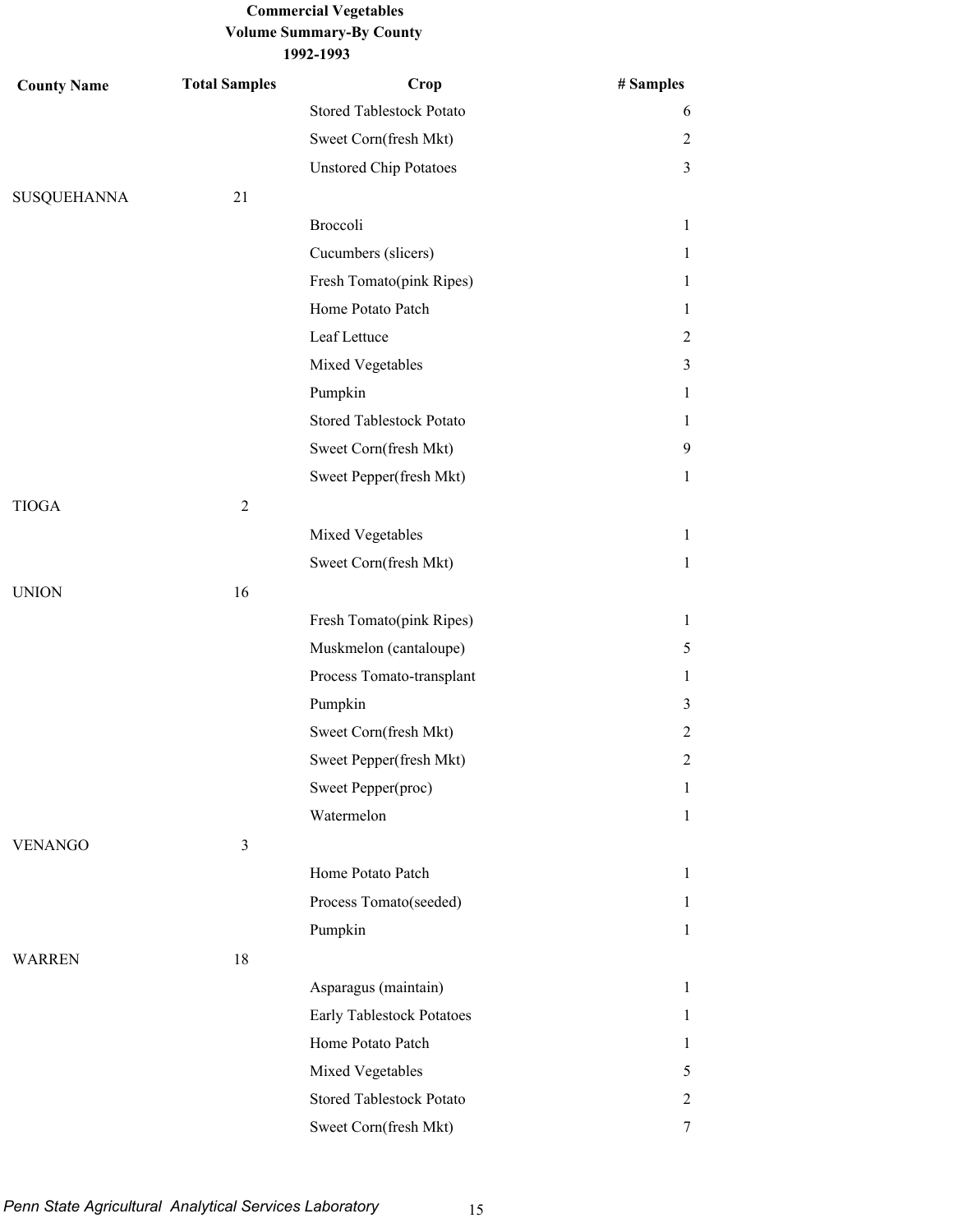| <b>County Name</b> | <b>Total Samples</b> | Crop                      | # Samples      |
|--------------------|----------------------|---------------------------|----------------|
|                    |                      | Sweet Pepper(fresh Mkt)   | 1              |
| WASHINGTON         | 57                   |                           |                |
|                    |                      | Broccoli                  | $\mathbf{1}$   |
|                    |                      | Cabbage(fresh Mkt)        | $\overline{2}$ |
|                    |                      | Cucumbers (slicers)       | $\mathbf{1}$   |
|                    |                      | Fresh Tomato(pink Ripes)  | 7              |
|                    |                      | Garlic                    | $\mathbf{1}$   |
|                    |                      | Mixed Vegetables          | 7              |
|                    |                      | Muskmelon (cantaloupe)    | $\mathbf{1}$   |
|                    |                      | Process Tomato-transplant | $\mathbf{1}$   |
|                    |                      | Pumpkin                   | $\overline{2}$ |
|                    |                      | Snap Beans                | $\mathbf{1}$   |
|                    |                      | Summer Squash             | $\mathbf{1}$   |
|                    |                      | Sweet Corn(fresh Mkt)     | 28             |
|                    |                      | Sweet Pepper(fresh Mkt)   | $\overline{4}$ |
| <b>WAYNE</b>       | 6                    |                           |                |
|                    |                      | Cucumbers (picklers)      | $\mathbf{1}$   |
|                    |                      | Mixed Vegetables          | 1              |
|                    |                      | Sweet Corn(fresh Mkt)     | $\overline{4}$ |
| WESTMORELAND       | 50                   |                           |                |
|                    |                      | Broccoli                  | $\mathbf{1}$   |
|                    |                      | Fresh Tomato(pink Ripes)  | $\overline{4}$ |
|                    |                      | Garlic                    | 1              |
|                    |                      | Home Potato Patch         | 1              |
|                    |                      | Mixed Vegetables          | $\mathfrak{Z}$ |
|                    |                      | Muskmelon (cantaloupe)    | $\overline{2}$ |
|                    |                      | Onions                    | $\mathbf{1}$   |
|                    |                      | Process Tomato-transplant | $\mathbf{1}$   |
|                    |                      | Pumpkin                   | 7              |
|                    |                      | Sweet Corn(fresh Mkt)     | 26             |
|                    |                      | Sweet Pepper(fresh Mkt)   | $\mathbf{1}$   |
|                    |                      | <b>Sweet Potato</b>       | $\mathbf{1}$   |
|                    |                      | Watermelon                | $\mathbf{1}$   |
| <b>WYOMING</b>     | 31                   |                           |                |
|                    |                      | Fresh Tomato(greenwrap)   | 14             |
|                    |                      | Fresh Tomato(pink Ripes)  | $\overline{2}$ |
|                    |                      | Herbs                     | $\overline{2}$ |